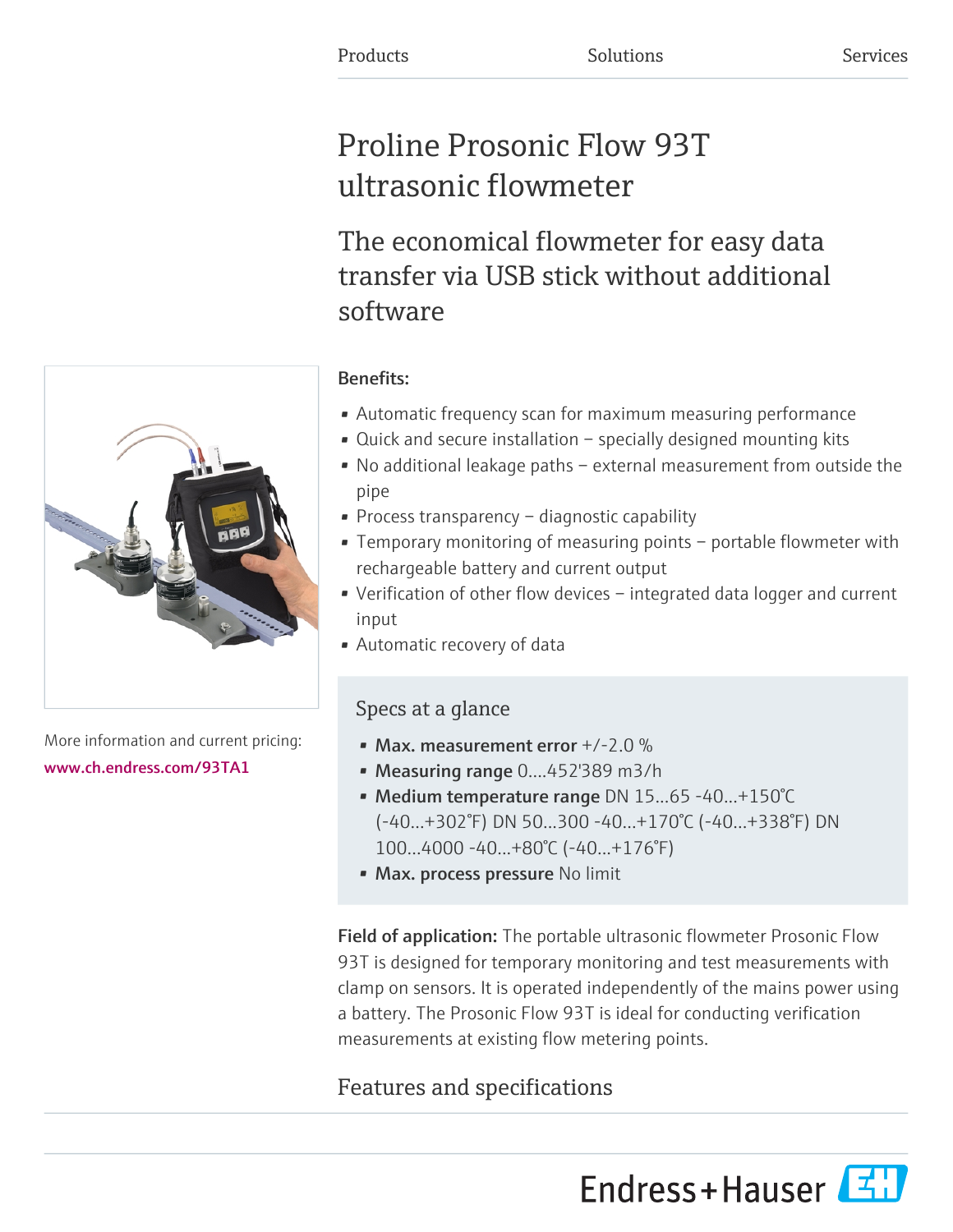### Liquids Measuring principle

Ultrasonic flow

#### Product headline

Portable volume flowmeter for measurement of liquid applications; from outside of the pipe with "Clamp On" sensors

#### Sensor features

Integrated USB data logging

#### Nominal diameter range

DN 15...65 - 1/2"...2 1/2" (-40...+100°C or -40...+150 °C) DN 50...300 - 2"...12" -40...+80 °C or 0...+170 °C) DN 100...4000 - 4"...160" (-40...+80 °C)

#### Max. measurement error

 $+/-2.0 \%$ 

#### Measuring range

0....452'389 m3/h

#### Max. process pressure

No limit

#### Medium temperature range

DN 15...65  $-40...+150^{\circ}C$ (-40...+302°F) DN 50...300 -40...+170°C (-40...+338°F) DN 100...4000 -40...+80°C (-40...+176°F)